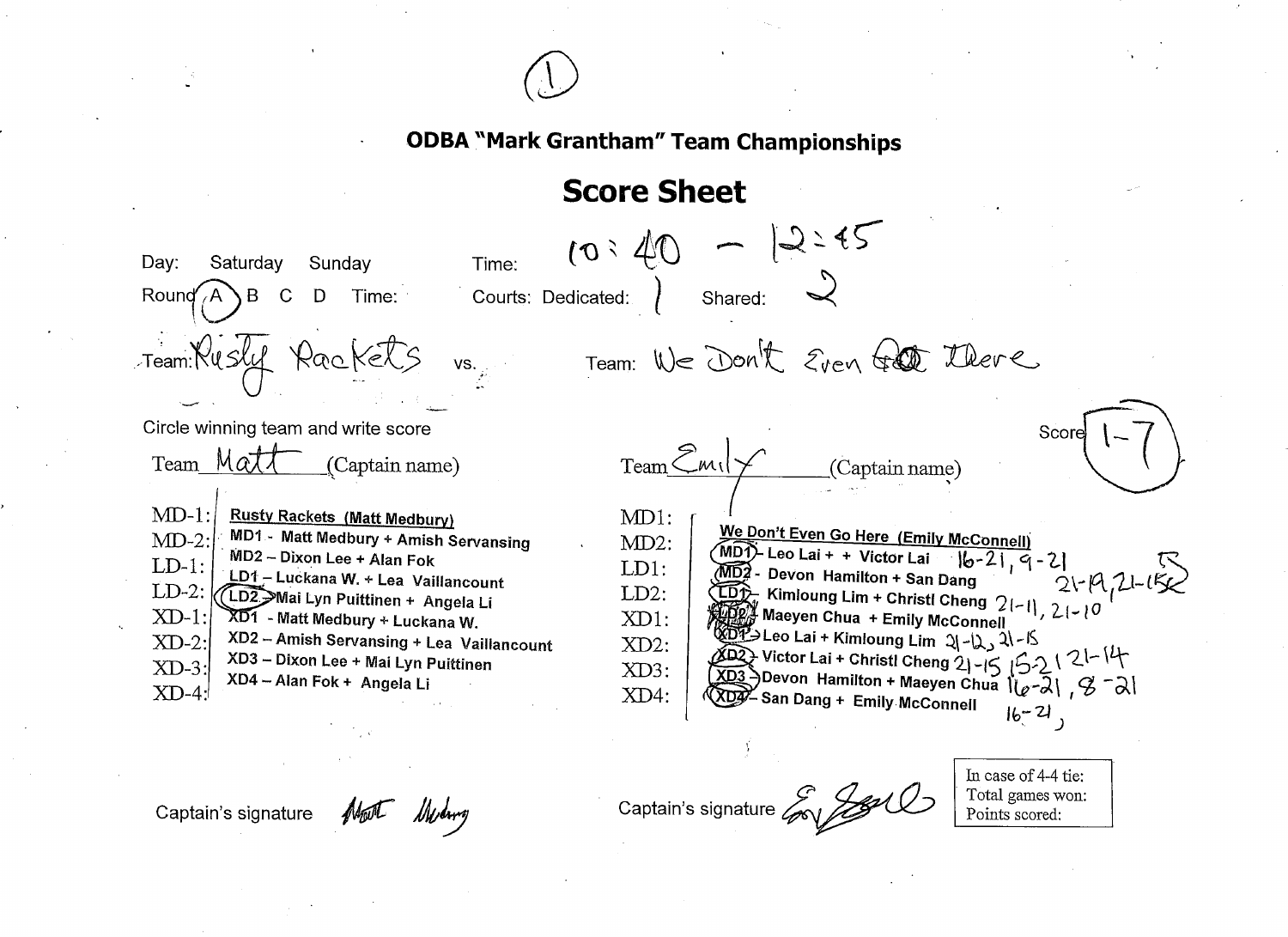

## Score Sheet



Captain's signature

Captain's signature  $E_{\text{max}}$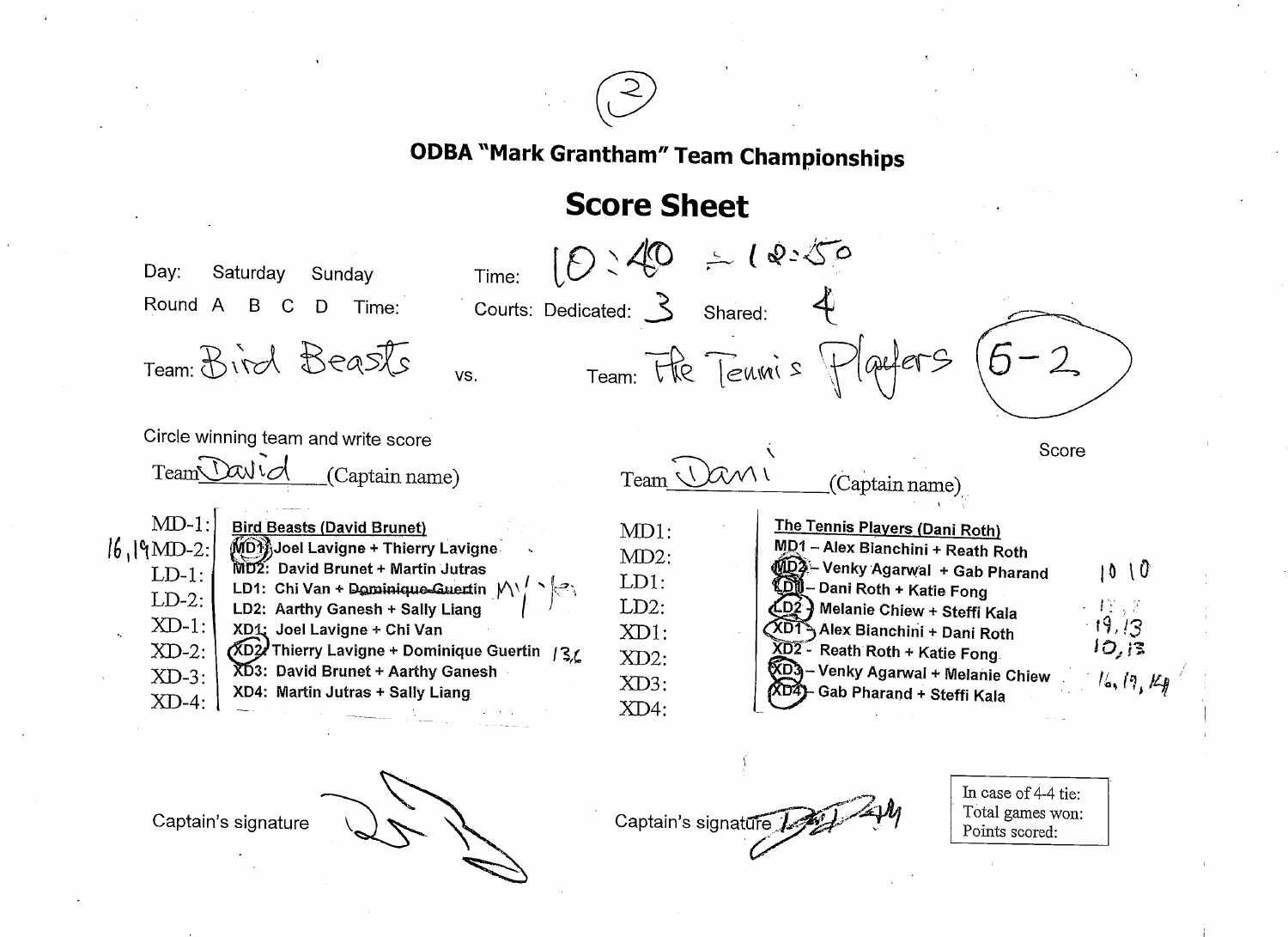

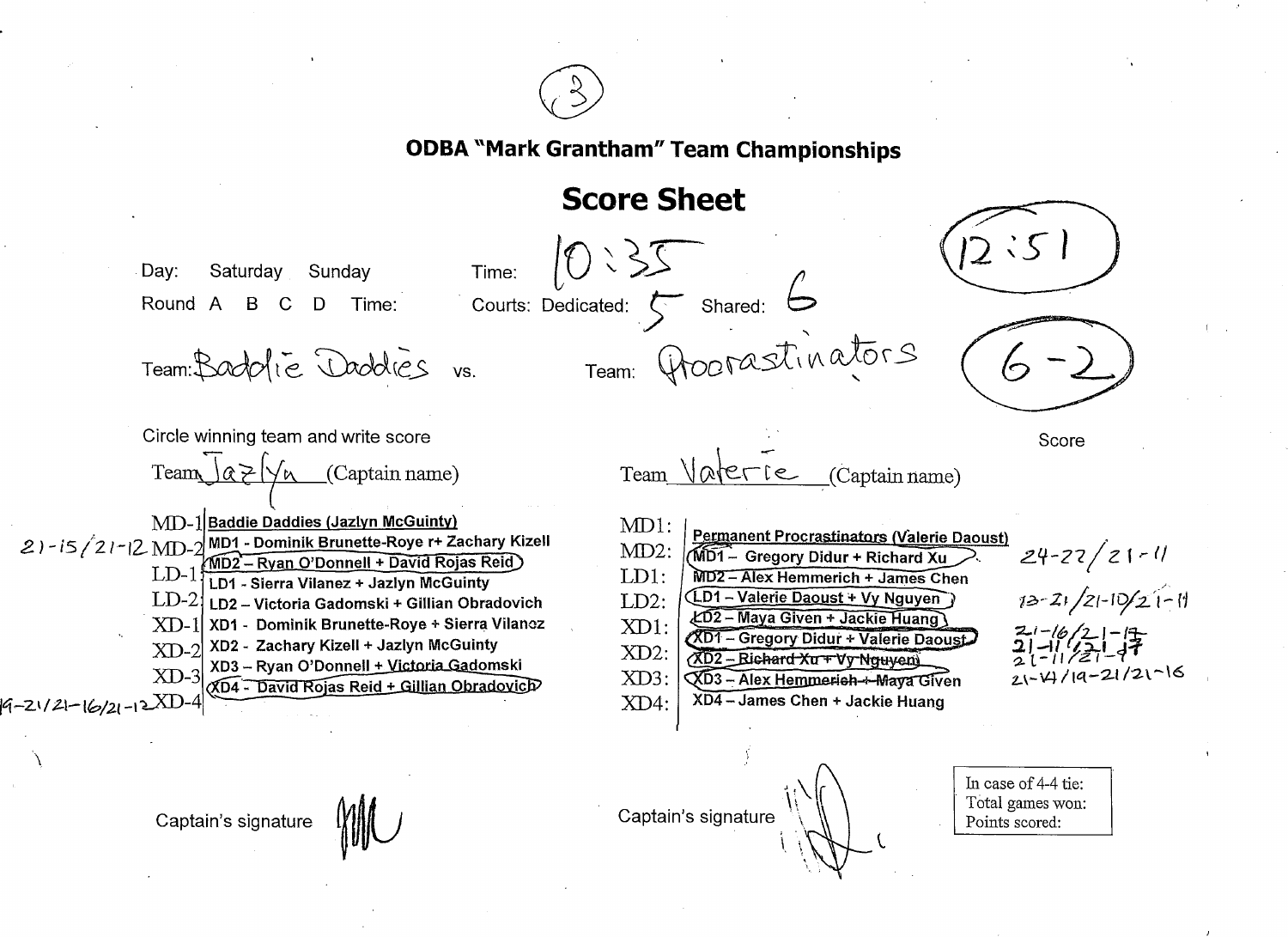

## Score Sheet

 $1Q - 0Q$  $101$ Time: Day: Saturday Sunday Round A B C D Time: Courts: Dedicated: Shared: Team: Wtk  $\widetilde{|\circ}$ Team: Circle winning team and write score Score  $\text{Team } \text{Willvaw}$  (Captain name)  $Team$  Linda (Captain name) MD- $1$ : $\mid$ <u>Whacky Westboro (</u>Linda Mills)  $MD1:$ Happy To Be Here (William Eang). MD-2: MD 1 – Albert Wong + Prabhdeep Singh MD4-Liam Woodside + Ipellie-Foo  $MD2$ : MD 2 -Simon Baribeau + Denis Lu  $5 - 21$ MD2 - Cedric Hupe-Pageau + William Fang)  $LD-1:$  $LD1:$ LD 1 - Le Hoa Tan + Linda mills LD1-Jess Fang + Serena Lam LD-2  $LD2:$ LD 2 -Anita Cole + Jessica Gee LD2 \_Dana Potthier + Nia Patel  $\text{XD-1:}$  XD 1 - Albert Wong + Le Hoa Tan  $XD1$ : XD1 - Liam Woodside + Jess Fang  $2\cdot$  $XD-2$ : XD 2 - Prabhdeep Singh + Linda Mills  $XD2$ : XD2 Ipellie Foo + Serena Lam. XD 3 \* Simon Bariheau + Anjta Cole XD3 - Cedric Hupe-Pageau + Dana Potier  $XD-3!$  $XD3:$ XD4 - Willian Fang + Nia Patel XD 4 - Denis Lu + Jessica Gee  $XD-4$ XD4:

Captain's signatu

Captain's signature  $\mathcal{M}^{\mathcal{M}}$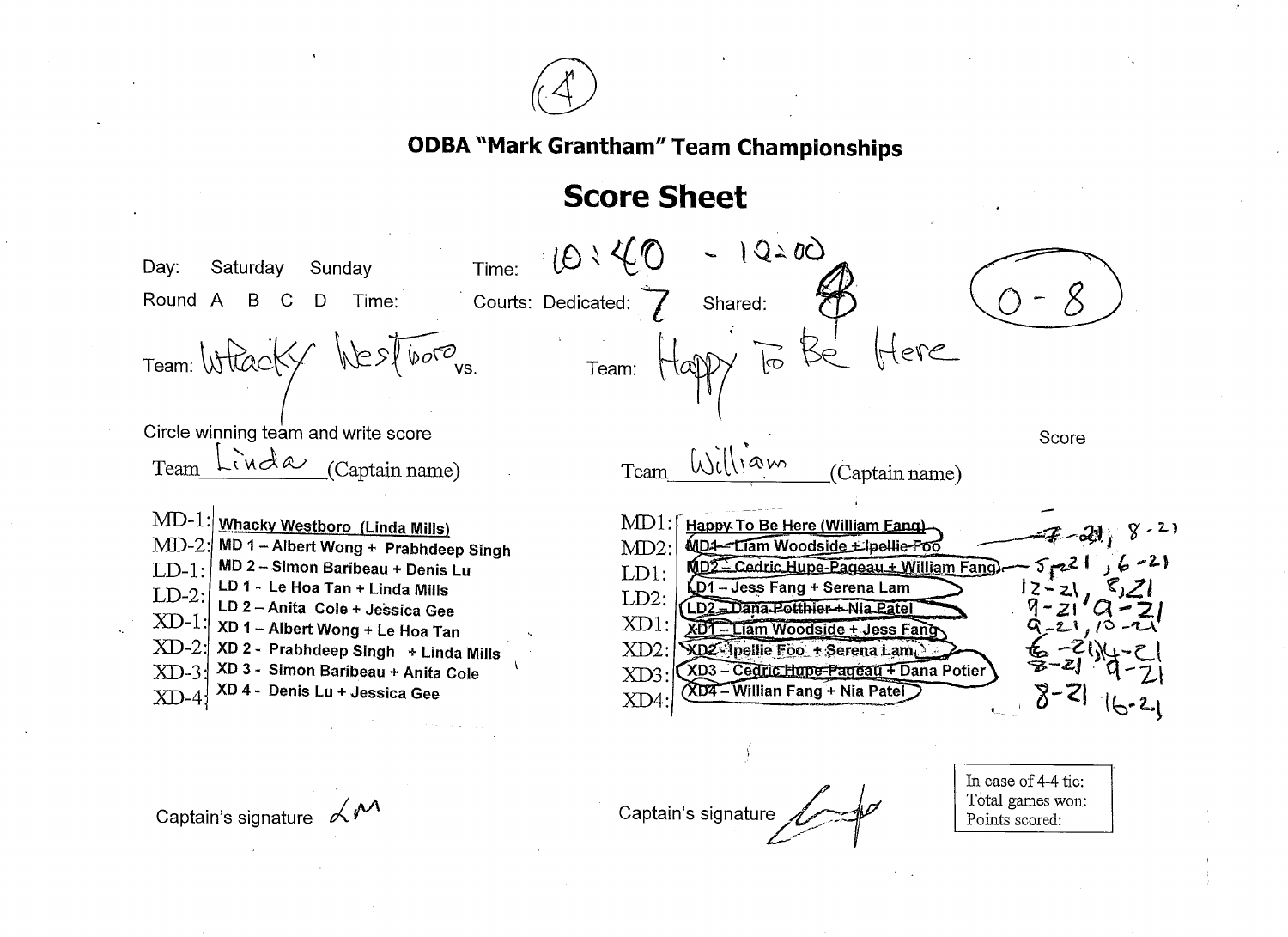

# **Score Sheet**



Captain's signature

Captain's signature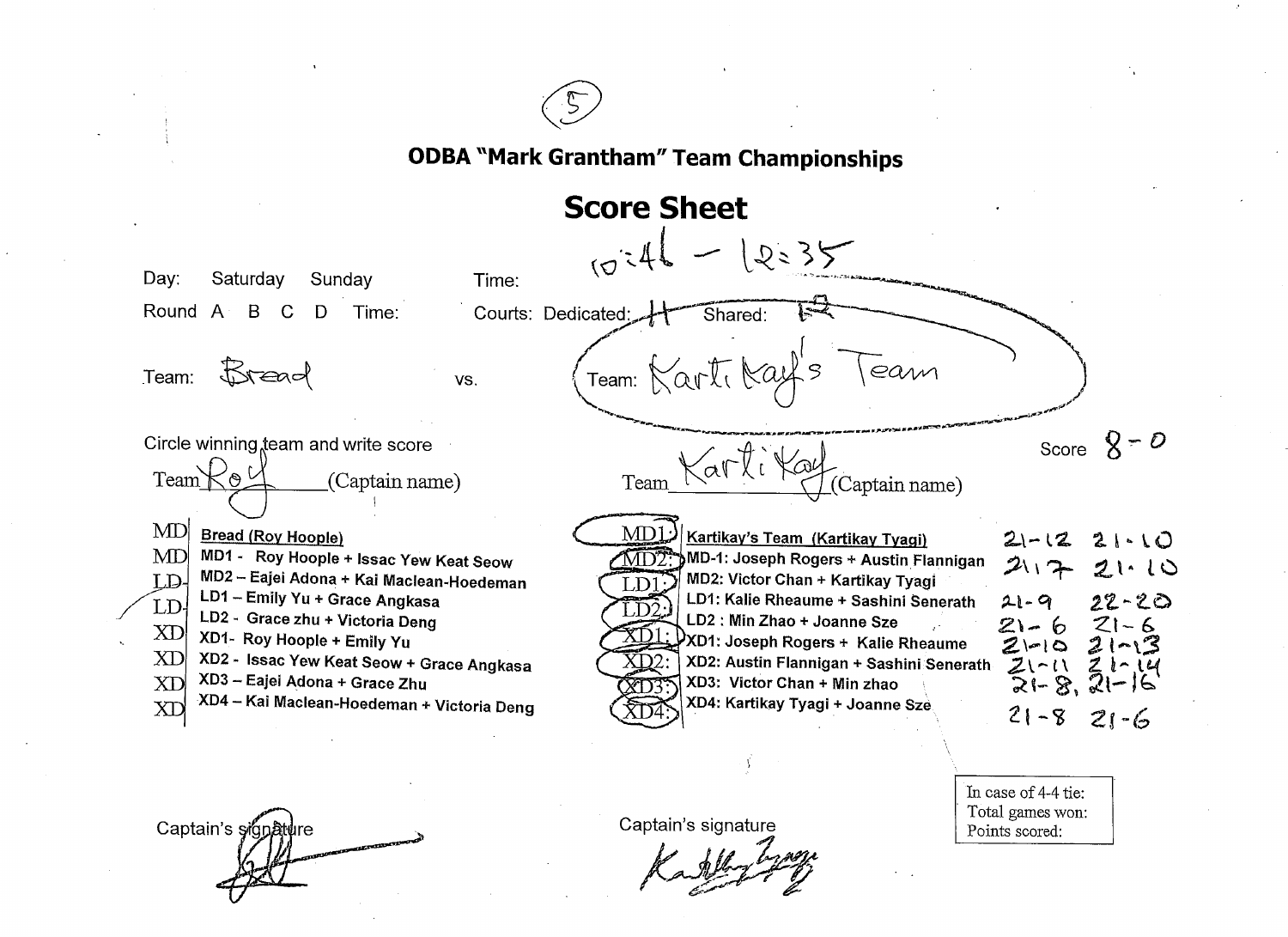

Saturday Sunday Time: Day: Round A B  $\mathbf C$ D Time: Courts: Dedicated: Shared:  $O$  for  $W$  $W_0$  of (2) Team: We Don't Oven po There Tennis Team: VS. Circle winning team and write score Score  $Team \mathcal{E}_{mix}$ Team  $\alpha_{\Lambda}$  (Captain name) (Captain name)  $MD-1$ :  $MD1:$ We Don't Even Go Here (Emily McConnell) The Tennis Players (Dani Roth) MD1-Leo Lai + + Victor Lai  $\rightarrow$  $|2_1|$  8 MD-2:  $MD2$ MD1) Alex Bianchini + Reath Roth  $\Lambda$ MD2 - Devon Hamilton + San Dang)  $LD-1$ :  $MD2$  – Venky Agarwal + Gab Pharand LD1: **ED1F** Kimloung Lim + Christi Cheng  $19/3LD-2$ : LD1 - Dani Roth + Katie Fong  $17,15$  $LD2:$ LD2 - Maeyen Chua + Emily McConnell CD2} Melanie Chiew + Steffi Kala  $XD-1$ : XD1: ั⁄��Dr}ิ – Leo Lai + Kimloung Lim  $15, 13, 16$ XDJ - Alex Bianchini + Dani Roth XD2 - Victor Lai + Christl Cheng  $21,13$  XD-2:  $XD2$ : XD<sub>2</sub>2. Reath Roth + Katie Fong  $13,20$ XD3 - Devon Hamilton + Maeyen Chua  $2\sqrt{22}$ XD-3: XD3: XD3> Venky Agarwal + Melanie Chiew **XDA** - San Dang + Emily McConnell B# 16,19.  $XD-4$ : XD4 - Gab Pharand + Steffi Kala XD4: Won by de In case of 4-4 tie: Total games won: Captain's signature Captain's signature Points scored: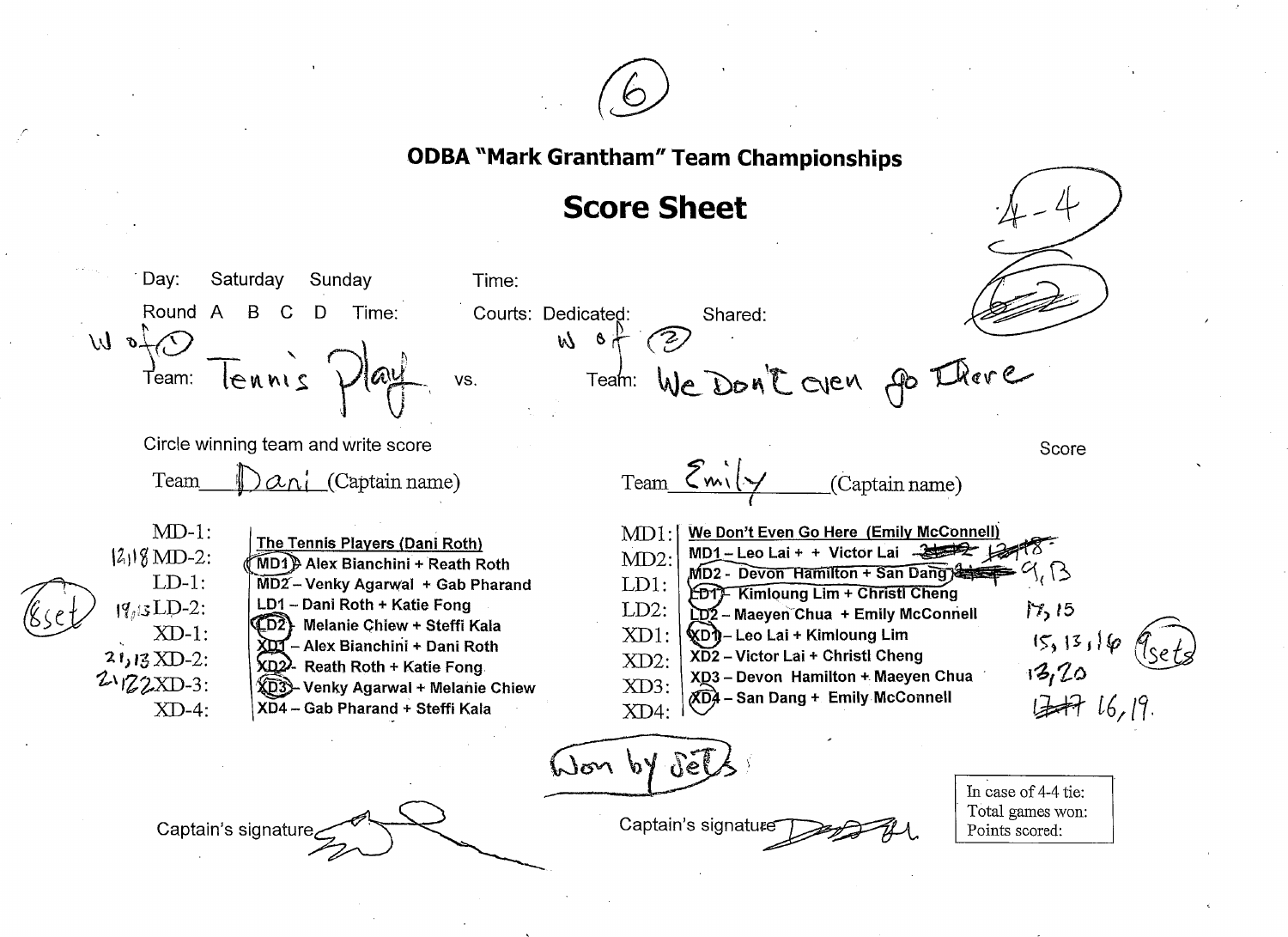

 $| \cosh \theta$ Time: Sunday Day: Saturday Courts: Dedicated:  $5$  Shared: 6  $\mathcal{C}$ D Time: Round A B Team: No String Attached  $\sum_{\text{Team:} \text{Proc}ra\text{-}limator}$ Circle winning team and write score √ Score Team  $\sqrt{Q}$   $\exp(\rho_0(\text{Captain name}))$ Team (Captain name) **Permanent Procrastinators (Valerie Daoust)**  $MD-1$ No String Attached (Kenny Yuen)  $MD1:$ MD1- Gregory Didur + Richard Xu MD1: Glen Gong + Sam Lau  $MD2$ :  $MD-2$ : MD2 - Alex Hemmerich + James Chen MD2: Alex Dakin + Kenny Yuen  $LD1:$  $LD-1$ : LD1 - Valerie Daoust + Vy Nguyen LD1: Cindy Wu-F-Katherine-GhengLj  $313,197,167$ LD2 - Maya Given + Jackie Huang  $LD2$ :  $LD-2$ : LD2: Dominique Lalonde + Jackie Tsane XD1 -Gregory Didur + Valerie Daoust  $XD-1$ :  $XD1$ : XD1: Glen Gong + Cindy Wy XD2 Richard Xu + Vy Nguyen XD2: Sam-Lau + Katherine ChengLi  $XD-2$ :  $XD2$ : XD3 - Alex Hemmerich + Maya Given XD3: Alex Dakin + Dominique Lalonde  $XD-3$ : XD4 - James Chen + Jackie Huang  $XD3$ XD4: Kenny Yuen + Jackie Tsang  $XD-4$ :  $XD4$ : In case of 4-4 tie: Total games won: Captain's signature Captain's signature Points scored: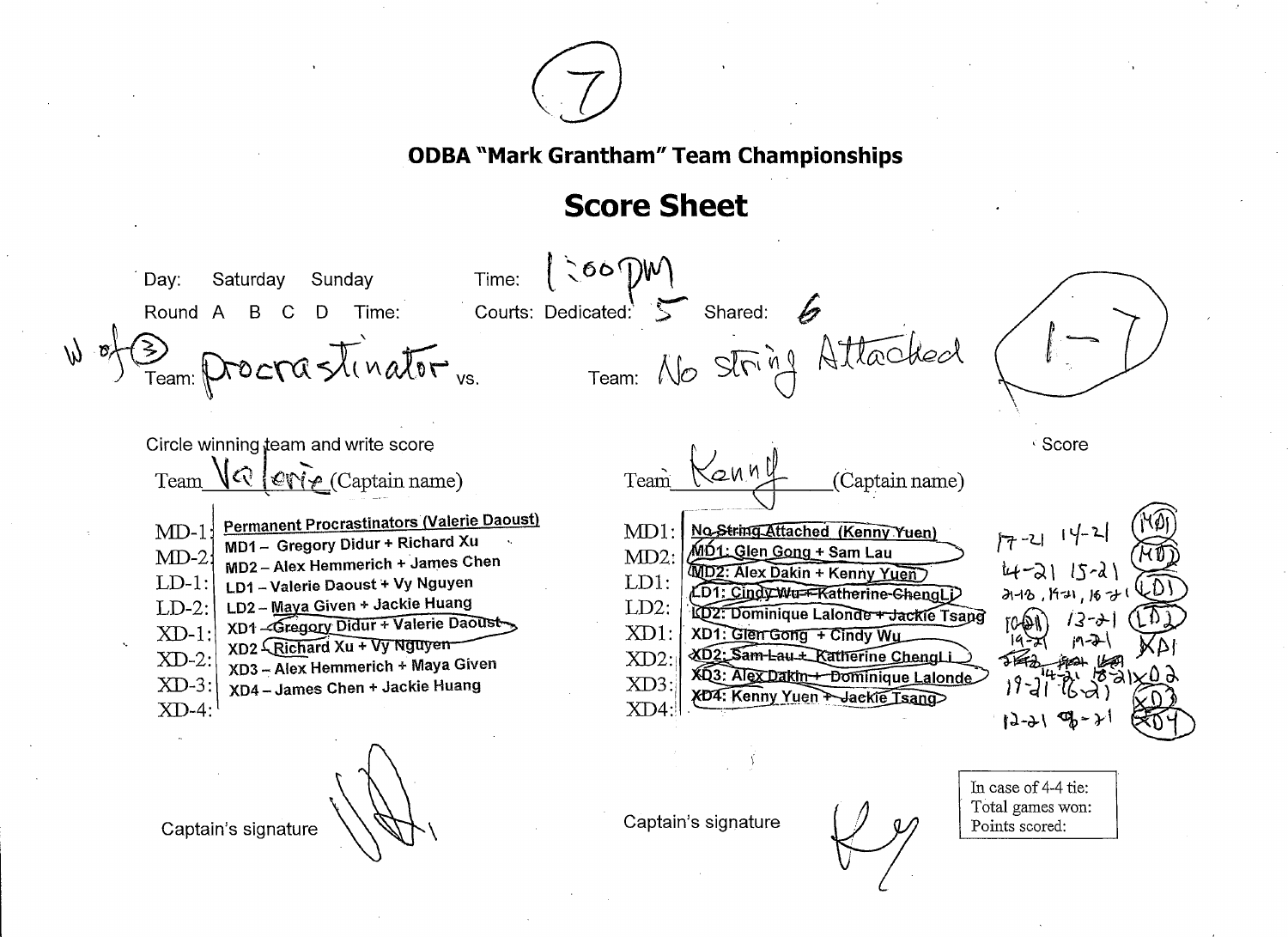

**Score Sheet** 



Day: Saturday Sunday Time: Round A Time: Courts: Dedicated: Shared: B. D.  $W$  of  $6$ Team: Happy to be fore Team: Tennis VS.  $\mathcal{L}$ Circle winning team and write score Score Team Wil (Captain name) Team (Captain name)  $\mathbb{Z}_1 \times \text{MD-1}$ :  $MD1:$ **Happy To Be Here (William Fang)** The Tennis Players (Dani Roth)  $MD-2$ : (MD1-)Liam Woodside + Ipellie Foo  $MD2$ : MD1,- Alex Bianchini + Reath Roth MD2 Cedric Hupe-Pageau + William Fang  $14, 1$  $10, 19, 16$  LD-1:  $M$ D $\tilde{Z}$  – Venky Agarwal + Gab Pharand  $LD1:$ LDT Jess Fang + Serena Lam LD1 - Dani Roth + Katie Fong  $19.16$  LD-2:  $LD2:$  $(D2)$  Dana Potthier + Nia Patel LD2 - Melanie Chiew + Steffi Kala  $15, 13$  XD-1: XD1: (XD1)-Liam Woodside + Jess Fang XD1 - Alex Bianchini + Dani Roth  $9.8 \frac{\text{XD-2:}}{\text{xyz}}$ **XD2** Ipellie Foo + Serena Lam  $XD2$ : XD2 - Reath Roth + Katie Fong.  $XD-3$ : XD3 Cedric Hupe-Pageau + Dana Potier XD3 - Venky Agarwal + Melanie Chiew  $XD3$ :  $12.147$   $\times$  D-4: XD4>Willian Fang + Nia Patel XD4 - Gab Pharand + Steffi Kala  $XD4$ :  $14217,16$ 

Captain's signature

Captain's signature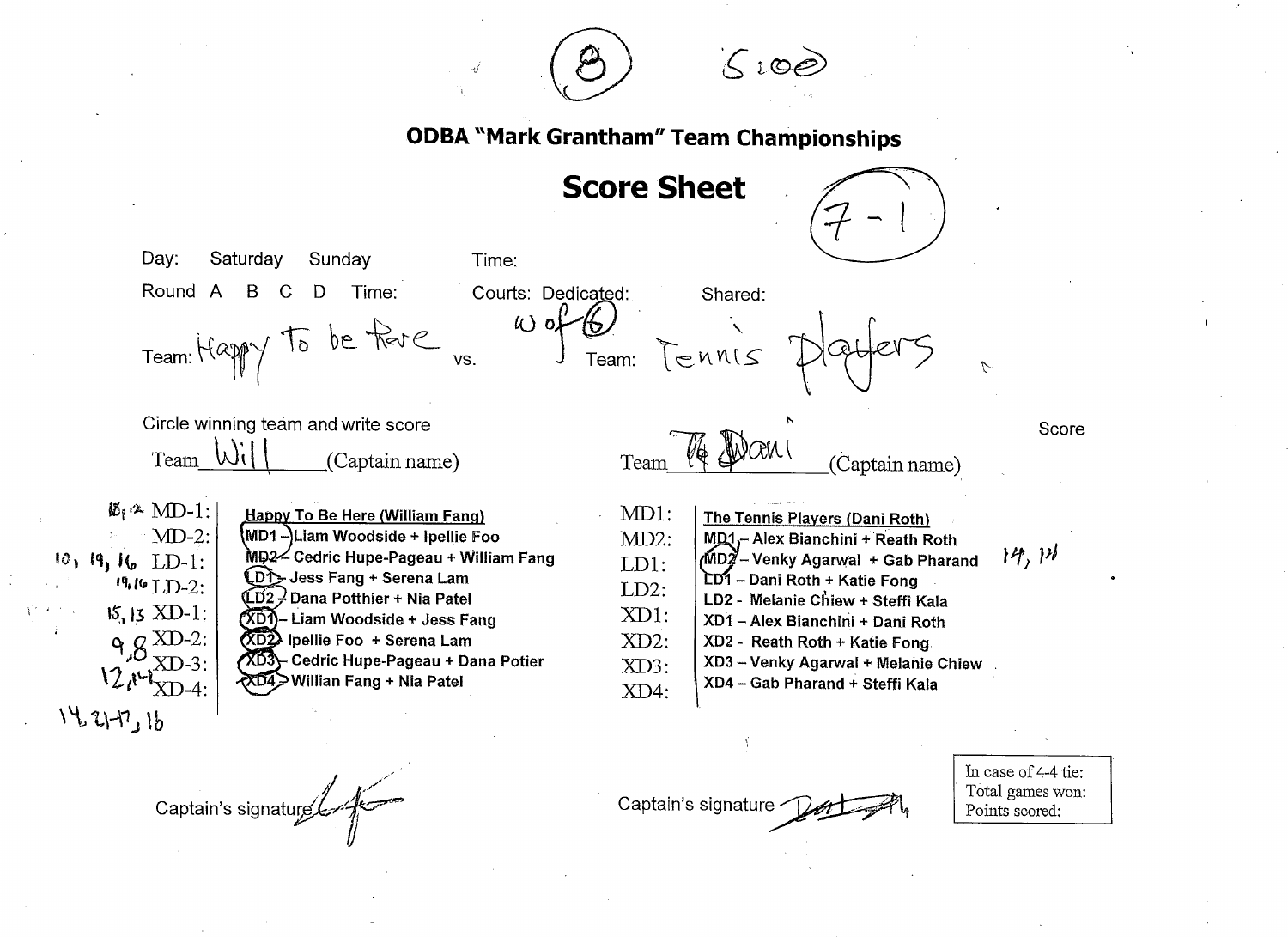

Score Sheet



Day: Saturday Sunday Time: Round A B C D Time: Courts: Dedicated: Shared:  $\omega$  of  $\omega$ Team: Happy To be flore us. Woftbl Team: TENNIS  $\mathcal{L}$ Circle winning team and write score Score Team  $\overline{\text{Wil}}$  (Captain name) Team (Captain name)  $\mathbb{Z}_1$   $\sim$  MD-1: MD1: Happy To Be Here (William Fang) **The Tennis Players (Dani Roth)**  $MD-2$ : Liam Woodside + lpe]lie Foo MD2: MD1,- Alex Bianchini + Reath Roth  $\uparrow$   $\downarrow$   $\uparrow$   $\uparrow$   $\uparrow$ Cedric Hupe-Pageau + William Fang MD2-Venky Agarwal + Gab Pharand  $10, 19, 16$  LD-1: LD1: LDT Jess Fang + Serena Lam LD1 - Dani Roth + Katie Fong  $19.16$  LD-2: LD2:  $(D2)^2$  Dana Potthier + Nia Patel LD2 - Melanie Chlew + Steffi Kala  $15$ ,  $15$  XD-1; XD1:  $({\overline{X}}{\overline{D}}\overline{T})$  - Liam Woodside + Jess Fang XD1 - Alex Bianchini + Dani Roth  $\frac{1}{8}$   $g \frac{\text{XD-2}}{\text{xp}^2}$  $(XD2)$  Ipellie Foo + Serena Lam XD2: XD2 - Reath Roth + Katie Fong  $XD-3$ : Cedric Hupe-Pageau + Dana Potier XD3 - Venky Agarwal + Melanie Chiew XD3:  $12.14$ William Fang + Nia Patel XD4 -Gab Pharand + Steffi Kala  $X<sub>D-4</sub>$ XD4:  $1421 - 16$ 

Captain's signature

Captain's signature

In case of 4-4 tie: Total ganes won: Points scored: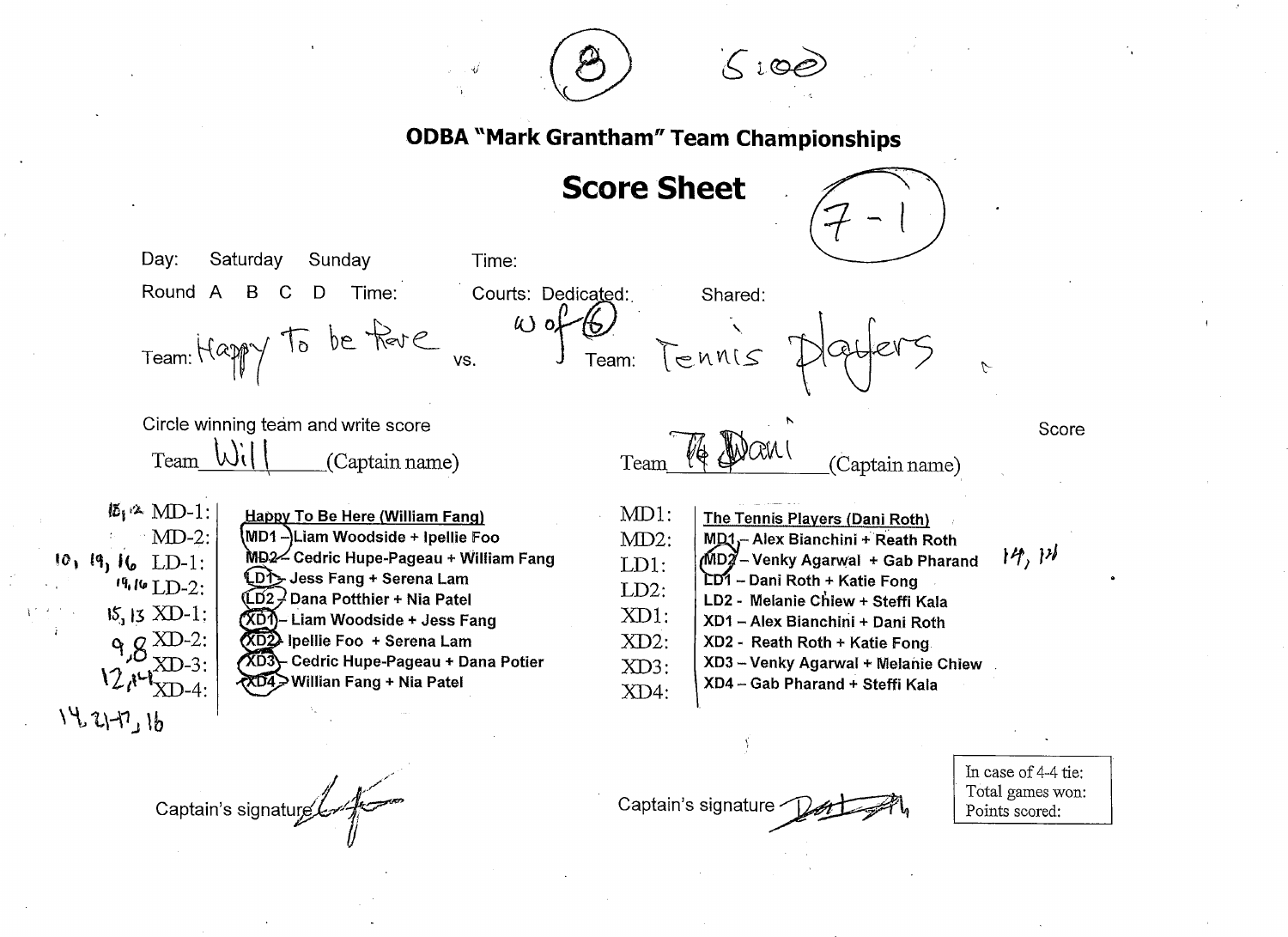$\sqrt{1}$ **ODBA "Mark Grantham" Team Championships**  $\rho_{m}$ **Score Sheet**  $\sqrt{x_1n}$  $\bigwedge$ Day: Saturday Sunday Time: Round  $(A)$ B  $\mathcal{C}$ Courts: Dedicated: D Time: Shared: Wot Team: No String Attached Team: Karti Nau VS. Circle winning team and write score Score <u>Sarti (Larg</u> Captain name) Kerjun ( Team Team (Captain name)  $21 - 11, 21 - 11$  $MD-1$ : Kartikay's Team-(Kartikay Tyagi) MD1: No String Attached (Kenny Yuen)  $MD-2$ MD-1. Joseph-Rogers + Austin Elannigan  $MD2$ :  $21 - 17, 24 - 17$ MD2 Victor-Chan + Kartikay Tyagi-MD1: Glen Gong + Sam Lau  $LD-1$ : LD1:  $25 - 23$ LD1 (Kalie Rheaume + Sashini Senerath MD2: Alex Dakin + Kenny Yuen  $LD-2$ :  $2\sqrt{-14}$  LD2: LD2: Min Zhao + Joanne-Sze. LD1: Cindy Wu + Katherine ChengLi  $1521$ <br> $521 - 1821 - 18$  $XD-1$ :  $2H9, 22-XD1$ : XD1. Joseph Rogers + Kalie Rheaume 4D2: Dominique Lalonde + Jackie Tsane XD2 Austin Flannigan + Sashini Senerath  $2\left\{1\right\}$ ,  $2\sigma$  XD2. XD1: Glen Gong + Cindy Wu  $XD-2$ : XDS: Victor Chan + Willi 21730 20-22, 21-12, 21-16<br>XD4: Kartikay Tvagi + Joanne Sze XD2: Sam Lau + Katherine ChengLi  $XD-3$ XD3: XD4 Kartikay Tyagi + Joanne S XD3: Alex Dakin + Dominique Lalonde  $XD-4$  $XD4:$ XD4: Kenny Yuen + Jackie Tsang 2>  $( -17, 22, 24, 21 - 13)$ In case of 4-4 tie: Total games won: Captain's signature Captain's signature Karlotty Lyon Points scored: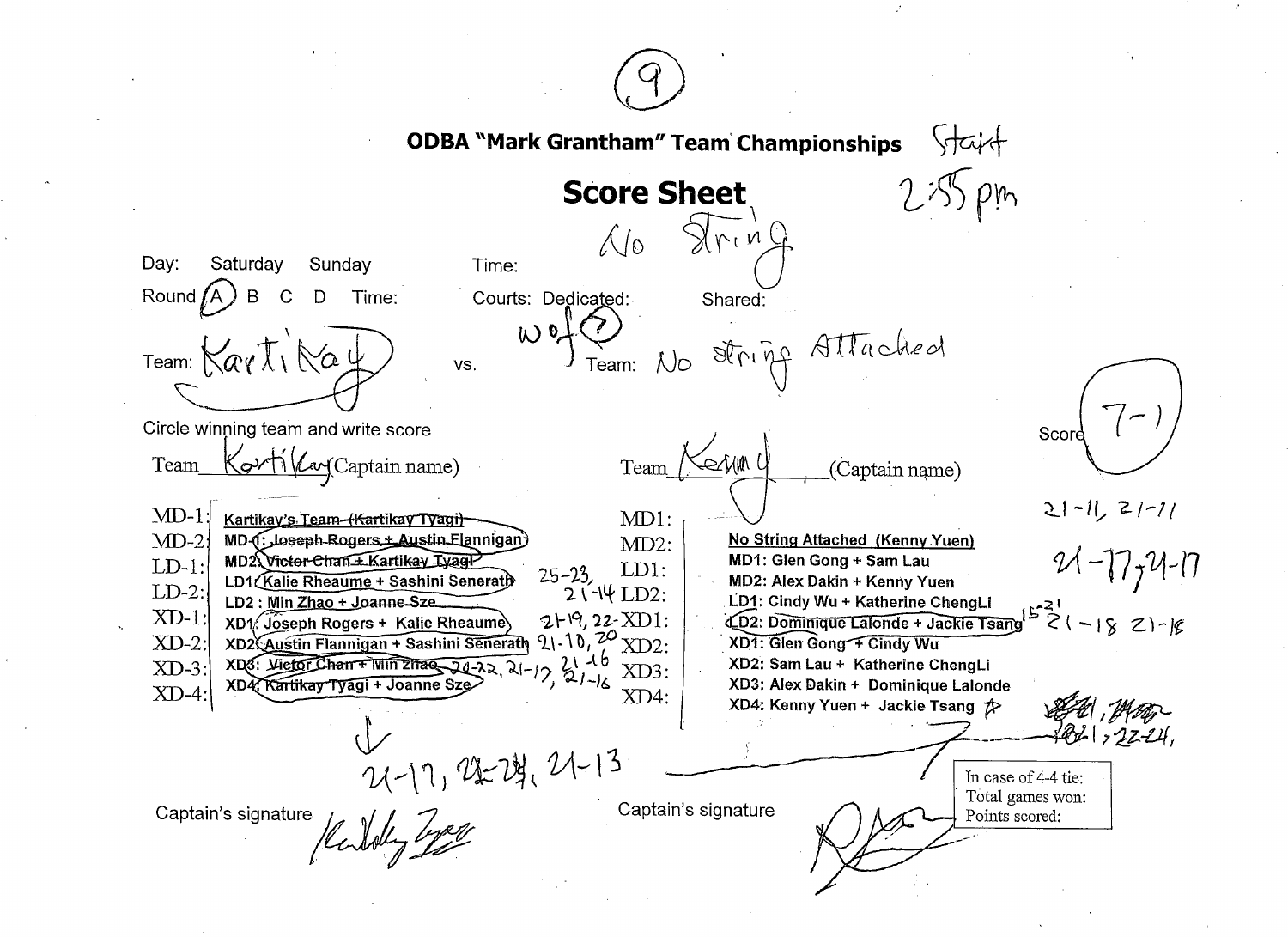$14:38$ 

Day: Saturday Time: Sunday Shared:  $8$ Round A  $B(C)$  D Courts: Dedicated: 7 Time: Procrastinators Westbards. Team: Whac Score  $2:6$ Circle winning team and write score  $\sqrt{\alpha}$  eries  $_{\text{Captain name}}$  $TeamLiud\alpha$ (Captain name) Team **Whacky Westboro (Linda Mills)**  $MD-1$ : MD1: MD 1-Albert Wong + Prabhdeep Singh **Permanent Procrastinators (Valerie Daoust)**  $\mu_{0}$  -2),  $16 - 2$  $MD-2$ : MD 2 - Simon Baribeau + Denis Luz  $MD2$ : MD1 - Gregory Didur + Richard Xu  $-2114$ ,  $2114$ (LD 1 - Le Hoa Tan + Linda Mills)  $LD-1$ : MD2 - Alex Hemmerich + James Chen  $LD1:$  $21+13$ ,  $21-14$  $LD2 = Antita$  Cole + Jessica Gee LD1 - Valerie Daoust + Vy Nguyen  $LD-2$ :  $LD2:$ XD 1 – Albert Wong ÷ Le Hoa Tan LD2 - Maya Given + Jackie Huang  $13 + 21$   $16 XD-1$ : XD1: XD 2 - Prabhdeep Singh + Linda Mills XD1 - Gregory Didur + Valerie Daoust  $XD-2$ : XD 3 - Simon Baribeau + Anita Cole XD2: **KD2-Richard Xu + Vy Nguyen**  $XD-3$ : XD 4 - Denis Lu + Jessica Gee  $XD3$ :  $XD3 - Alex$  Hemmerich + Maya Given XD4 - James Chen + Jackie Muang  $XD-4$ :  $X\mathbf{D}4$ : In case of 4-4 tie: Total games won: Captain's signature Captain's signature Points scored: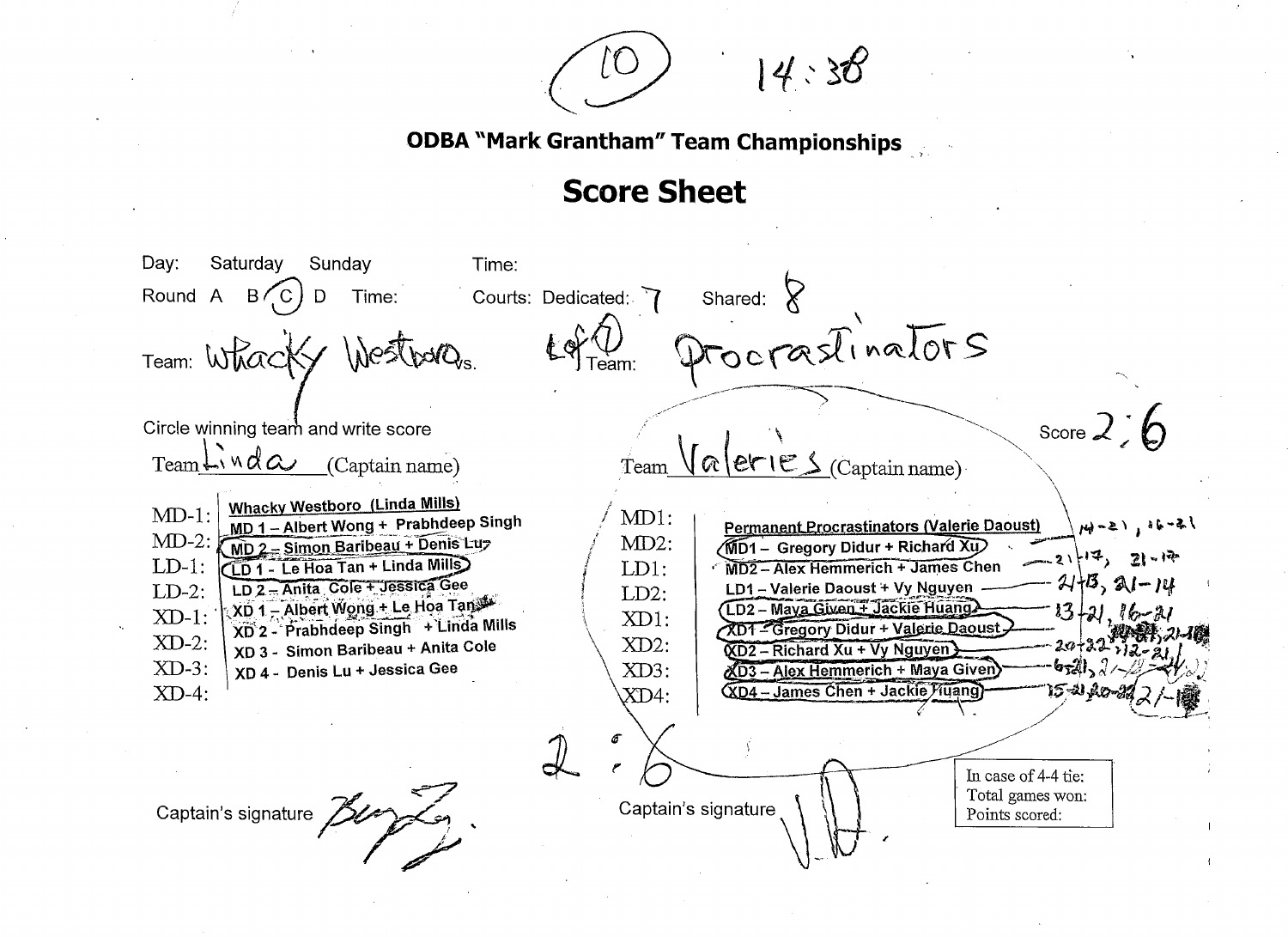$13:05 - 15:03$ 

Day: Saturday Sunday Time: Round  $\overline{A}$ 9  $B$   $\pi$ <sup>3</sup> Shared: // edicated: Baddie Daddies Team: Team: Circle∕w Score Team Jazlun Yeam (Captain name) **Baddie Daddies (Jazlyn McGuinty)**  $MD-1$ : MD1:  $2(1)$  $19.17$ MD1 - Dominik Brunette-Roye r+ Zachary Kizell  $MD2$ :  $\frac{22}{3}$ ,  $\frac{13}{18}$ ,  $2\,\mathrm{\varnothing}$ MD2 - Ryan O'Donnell + David Rojas Reid  $\mathcal{Z}$ LD1: (LD1) Sierra Vilanez + Jazlyn McGuinty LD7 - Victoria Gadomski + Gillian Obradovich  $3LD2$ : DD- Dominik Brunette-Roye + Sierra Vilancz - $\mathcal{S}$  XD1: XD2 - Zachary Kizell + Jazlyn McGuinty  $\vert f' \vert$  $XD-2:$  $XD2$ : XD3 - Ryan O'Donnell + Victoria Gadomski  $1\sigma$  ,  $\mathcal{G}$  XD-3: XD3: David Rojas Reid + Gillian Obradovich  $XDA<sup>1</sup>$  $\mathcal{J}$  XD4:  $21, 21$  $19,17$ Won on Sel  $21, 12, 20$ In case of 4-4 tie: Total games won: Captain's signature Captain's signature Points scored: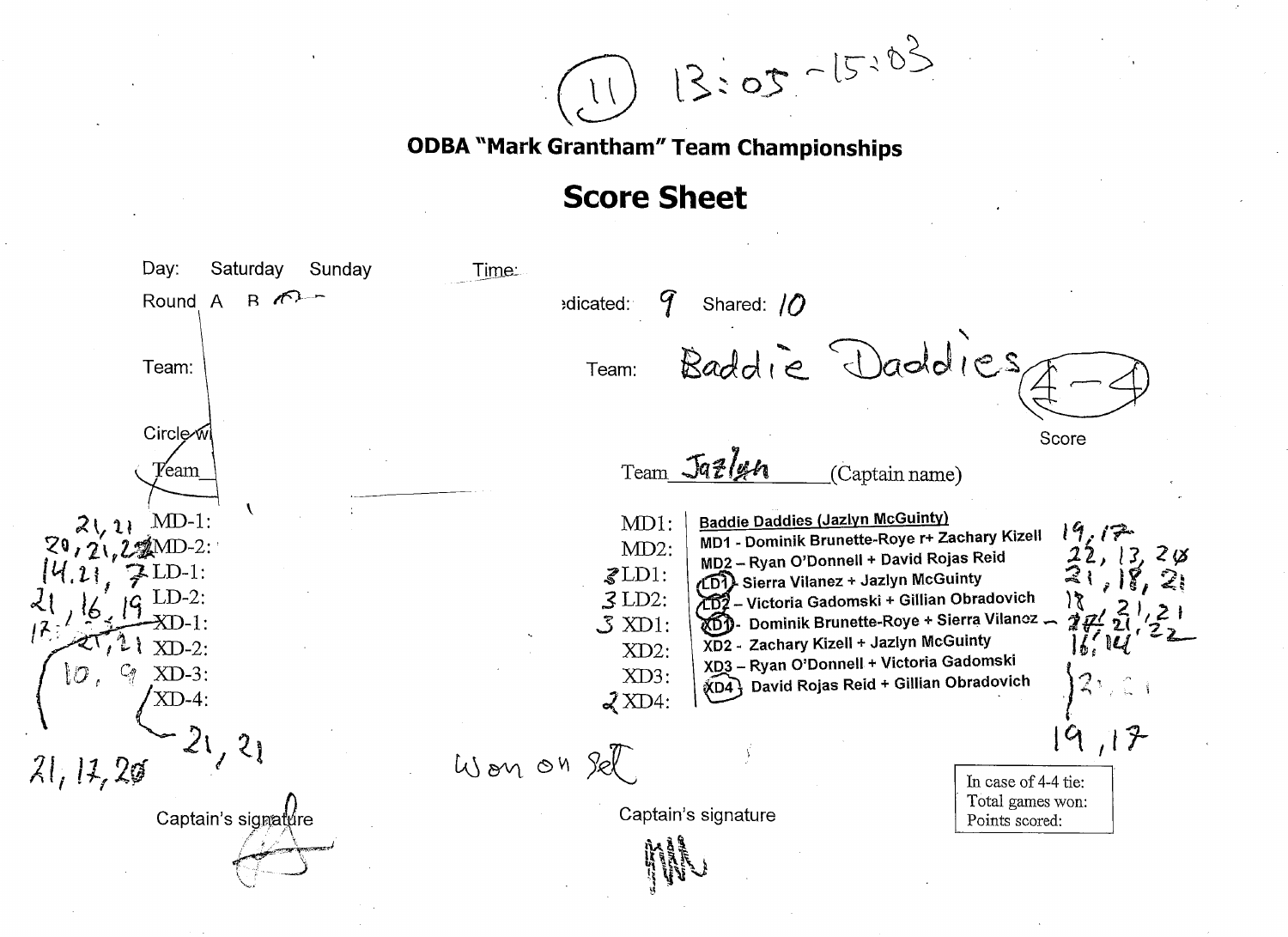



# **Score Sheet**

Day: Saturday Sunday Time: Time: Courts: Dedicated:  $\sum_{n=1}^{\infty}$ Shared:  $4$ Round A B  $\langle C \rangle$ D Team: Rusty Racket vs. Team: Kirdy Keast Circle winning team and write score Score Vavia  $Team$  Math (Captain name) (Captain name) Team  $\neq$  $MD-1$ : **Rusty Rackets (Matt Medbury)** MD **Bird Beasts (David Brunet)** MD1 - Matt Medbury + Amish Servansing  $\{d-2\}$  | <sup>(</sup>MDn: Joel Lavigne + Thierry Lavigne MD2-Dixon Lee + Alan Fok MD2. David Brunet + Martin Jutras  $\bigcap$  1 (LD1) – Luckana W. + Lea Vaillancount LD1: Chi Van + Dominique Guertin LD2 - Mai Lyn Puittinen + Angela Li LD2: Aarthy Ganesh + Sally Liang XD1 - Matt Medbury + Luckana W. XD1: XD1: Joel Lavigne + Chi Van XD2 - Amish Servansing + Lea Vaillancount  $12 - 2112 - 21$ «D XD2 Thierry Lavigne + Dominique Guertin XD3 - Dixon Lee + Mai Lyn Puittinen  $XD-3$ @٩ - 21, \\-2\ XD3: David Brunet + Aarthy Ganesh  $11 - 21 / 9 - 21$ **QD4 – Alan Fok + Angela Li**  $21 - 17 - 21 - 1600 - 4$  $XD4$ : XD4: Martin Jutras + Sally Liang

Captain's signature

Captain's signature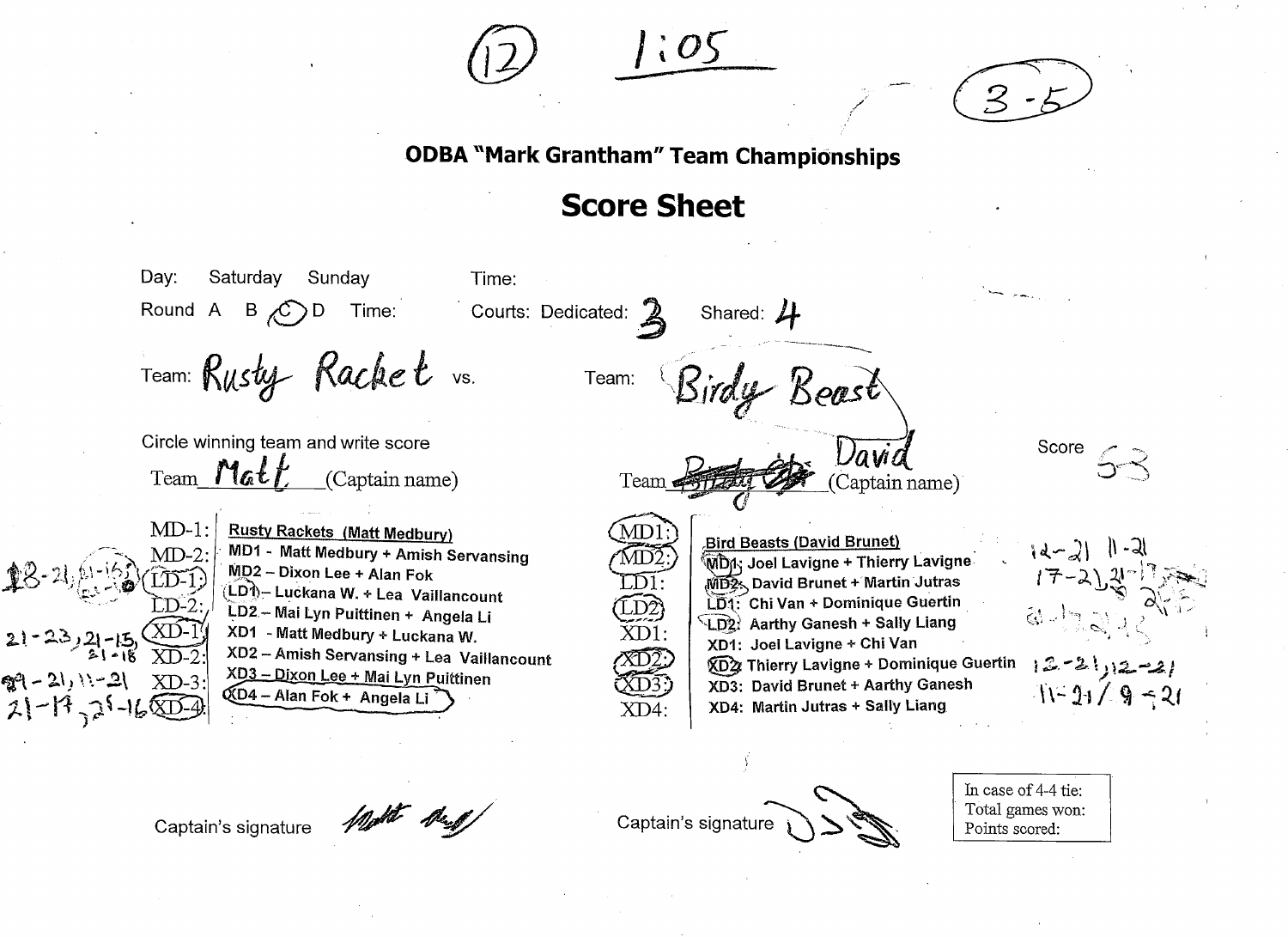

# **Score Sheet**

Day: Saturdav Sunday Time: Round A Time: Courts: Dedicated:  $\mathsf B$ Shared: Team: Bread Birdy Beast Team: VS. Score  $8-0$ Circle winning team and write score David  $Kow$ Team (Captain name) (Captain name) Team MD1: **Bird Beasts (David Brunet) Bread (Roy Hoople)**  $MD2$ : MDT Joel Lavigne + Thierry Lavigne - 2 MD1 - Roy Hoople + Issac Yew Keat Seow  $21.21$  $LD1:$ **MD2** David Brunet + Martin Jutras - 7 MD2 - Eajei Adona + Kai Maclean-Hoedeman  $31, 21$ CDT) Chi Van + Dominique Guertin  $LD2$ : LD1 - Emily Yu + Grace Angkasa Aarthy Ganesh + Sally Liang LD2 - Grace zhu + Victoria Deng  $XD1$ : **XDIV** Joel Lavigne + Chi Van XD1- Roy Hoople + Emily Yu  $XD2$ : **D2:)Thierry Lavigne + Dominique Guertin** XD2 - Issac Yew Keat Seow + Grace Angkasa XD3: XD3: David Brunet + Aarthy Ganesh XD3 - Eajel Adona + Grace Zhu  $XD4$ : XD4: Martin Jutras + Sally Liang XD4 - Kai Maclean-Hoedeman + Victoria Deng  $\delta$ In case of 4-4 tie: Total games won: Captain's signature Captain's signature Points scored:

 $2,0$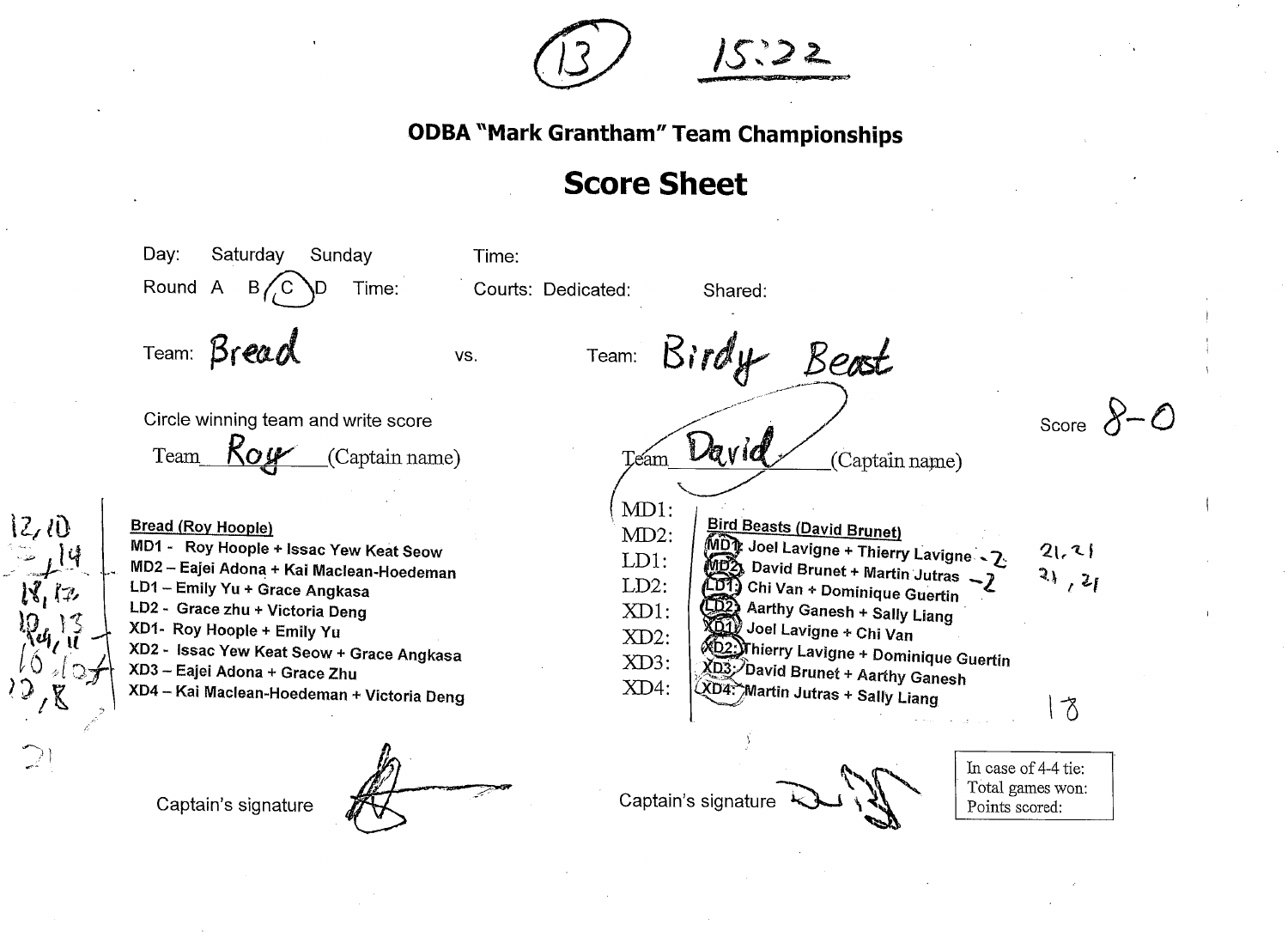$5115 - 7125$ 

A-Finals

Day: Sunday Time: Saturday Round  $(A)$  B  $\mathcal C$ D Time: Courts: Dedicated: Shared: Team: Kartikay Team: Happy to be here vs. Score  $5 - 3$ Circle winning team and write score  $M_1$ Team Kartikay (Captain name) Team (Captain name)  $MD-1$ : VID. Kartikay's Team (Kartikay Tyagi) Happy To Be Here (William Fang)  $21 - 17, 27 - 21$  $MD-2$ : MD-1: Joseph Rogers + Austin Flannigan MD1-Liam Woodside + Ipellie Foo MD2: Victor Chan + Kartikay Tyagi MD2 - Cedric Hupe-Pageau + William Fang  $21 - 19, 31 - 11$  $\mathbf{D}^{\cdot}$  $21 - W_6$  7 LD1: Kalie Rheaume + Sashini Senerath dD1 = Jess-Fang + Serena Lam .ï52  $22, 21, 211$ LD2 : Min Zhao + Joanne Sze LD2 - Dana Potthier + Nia Patel XD1: XD1: Joseph Rogers + Kalie Rheaume XD1 - Liam Woodside + Jess Fang  $17 - 71, 5119, 179$  $XD-2$ XD2: Austin Flannigan + Sashini Senerath XD2 - Ipellie Foo + Serena Lam XD3: Victor Chan + Min zhao  $XD-3$ : XD3 - Cedric Hupe-Pageau + Dana Potier 不要 厚团20 XD4: Kartikay Tyagi + Joanne Sze XD4 - William Fang + Nia Patel  $(\overline{X}D- A)$  $XD4:$  $21 - 14, 14 - 21, 21 - 15$ In case of 4-4 tie: Captain's signature V Total games won: Captain's signature Points scored: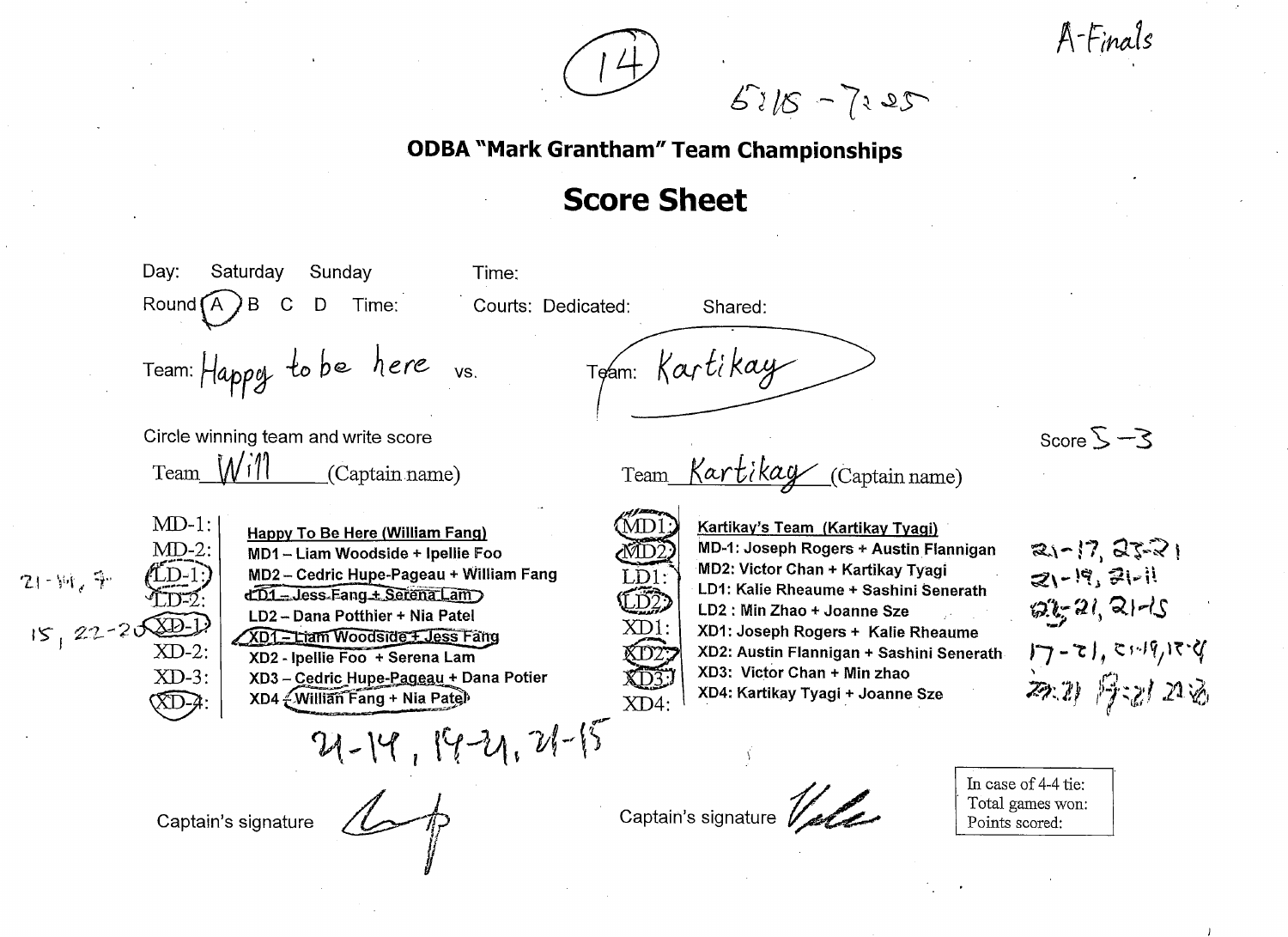$5:30 - 7:15$ 

C-Finals

Day: Saturday Sunday Time:  $\mathcal{C}$  - D  $\sim$  Time: Courts: Dedicated: Round Shared: Beast Team: Procastinator Team: Birdge Circle winning-team and write score Score David Team *Valerie* Team (Captain name) · (Captain name) **Bird Beasts (David Brunet)**  $MD-1$ :  $MD1$ : **Permanent Procrastinators (Valerie Daoust) WD1: Joel Lavigne + Thierry Lavigne**  $MD-2$ : MD1- Gregory Didur + Richard Xu  $MD2$ : MD2: David Brunet+ Martin-Julias  $721 - 14$  $21 - 14$ MD2 - Alex Hemmerich + James Chen  $21 - 18/21 - \frac{\lambda}{2}/2 - L D - 1$ :<br>19<br>LD-2:  $LD1$ : 4D1: Chi Van & Dominique Guertin LD1 - Valerie-Daoust+ Vy Nguyen  $21 - 18$ LD2: Aarthy Ganesh + Sally Liang  $LD2$ : -ĽD҇2 – Maya Given + Jackie Huang ∖ XD1. Joel Lavigne + Chi Van Myan  $XD-1$ : XD1: XD1 - Gregory Didur + Valerie Daoust XD2: Thierry Lavigne + Dominique Guertin XD2 - Richard Xu + Vy Nguyen XD2: XD3: David Brunet + Aarthy Ganesh XD3 - Alex Hemmerich + Maya Given XD3: XD4: Martin Jutras + Sally Liang XD4 - James Chen + Jackie Huang XD4:  $XD-4:$ In case of 4-4 tie: Total games won: Captain's signature Captain's signature Points scored: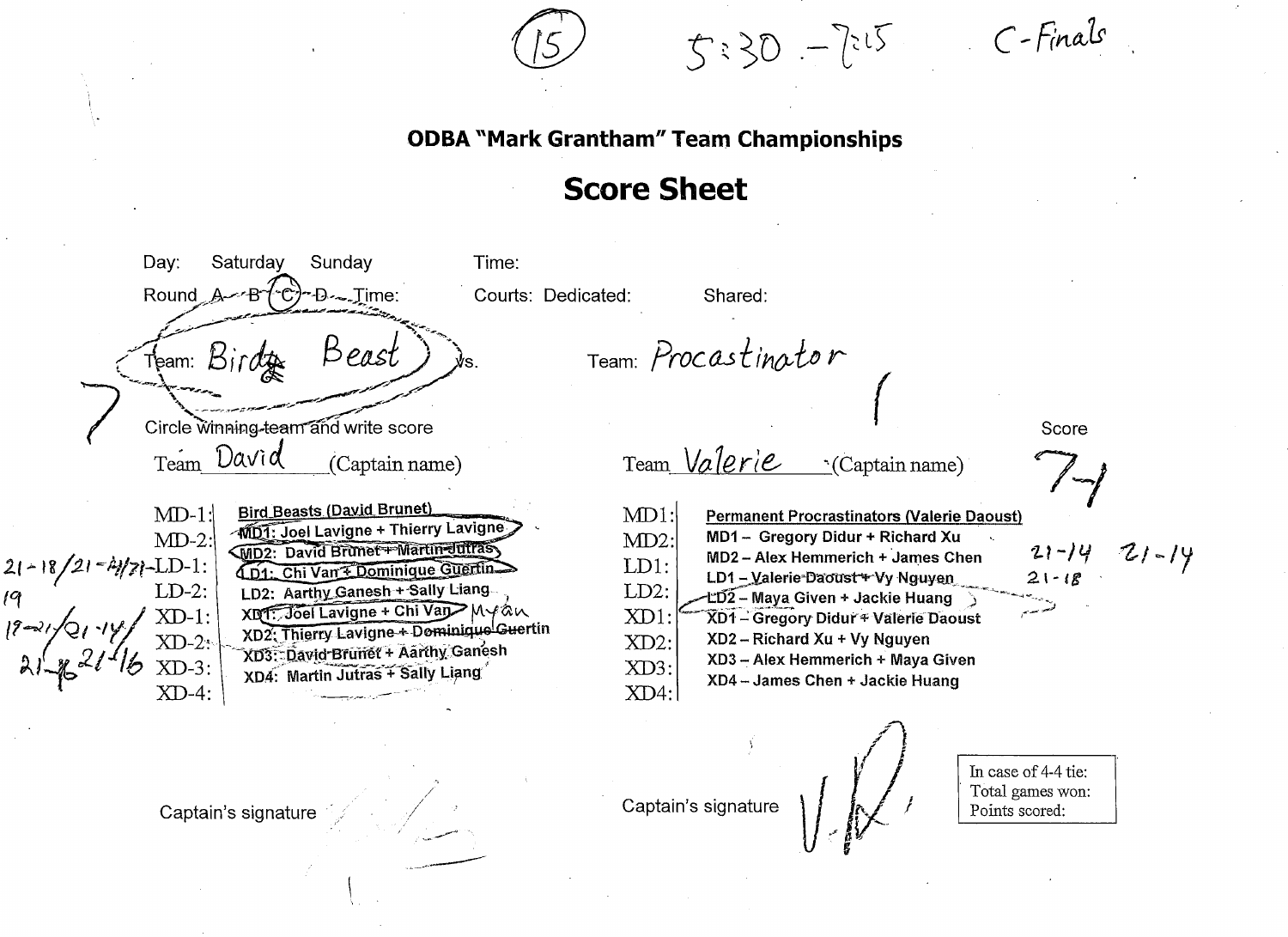$5.25$ 

**Score Sheet** 

Day: Saturday Sundav Time: Round A B  $\mathbf C$ Time: Courts: Dedicated: Shared: Team: KUSTU  $\sqrt{s}$ . Team: Circle winning team and write score Score **M** (Captain name) Team Team (Captain name)  $M^{D-1}$  $MD1:$ **Rusty Rackets (Matt Medbury) Baddle Daddles (Jazlyn McGuinty)** MD1 - Matt Medbury + Amish Servansing  $MD2$ : MD1 - Dominik Brunette-Roye r+ Zachary Kizell  $21538$ MD2<sup>2</sup> Dixon Lee + Alan Fok LD1: MD2 - Ryan O'Donnell + David Rojas Reid-CD4 - Luckana W. + Lea Vaillancount  $LD2:$ LD1 - Sierra Vilanez + Jazlyn McGuinty LD2-{Mai Lyn Puittinen + Angela Li LD2 - Victoria Gadomski + Gillian Obradovich  $XD1$ :  $20 - 20$ XD1 - Matt Medbury :- Euckana WO XD1 \_\_ Dominik-Brunette-Roye-+-Sierra Vilancz XD2 \_\_ Amish Servansing + Lea Vaillancount XD2:  $21 - 18$ XD2 - Zachary Kizell + Jazlyn McGuinty XD3 - Dixon Lee + Mai Lyn Puittings XD3: XD3 - Ryan O'Donnell + Victoria Gadomski XD4 - Alan Fok + Angela Li  $XD4$ : XD4 - David Rojas Reid + Gillian Obradovich

Captain's signature

Captain's signature

 $6 - 2$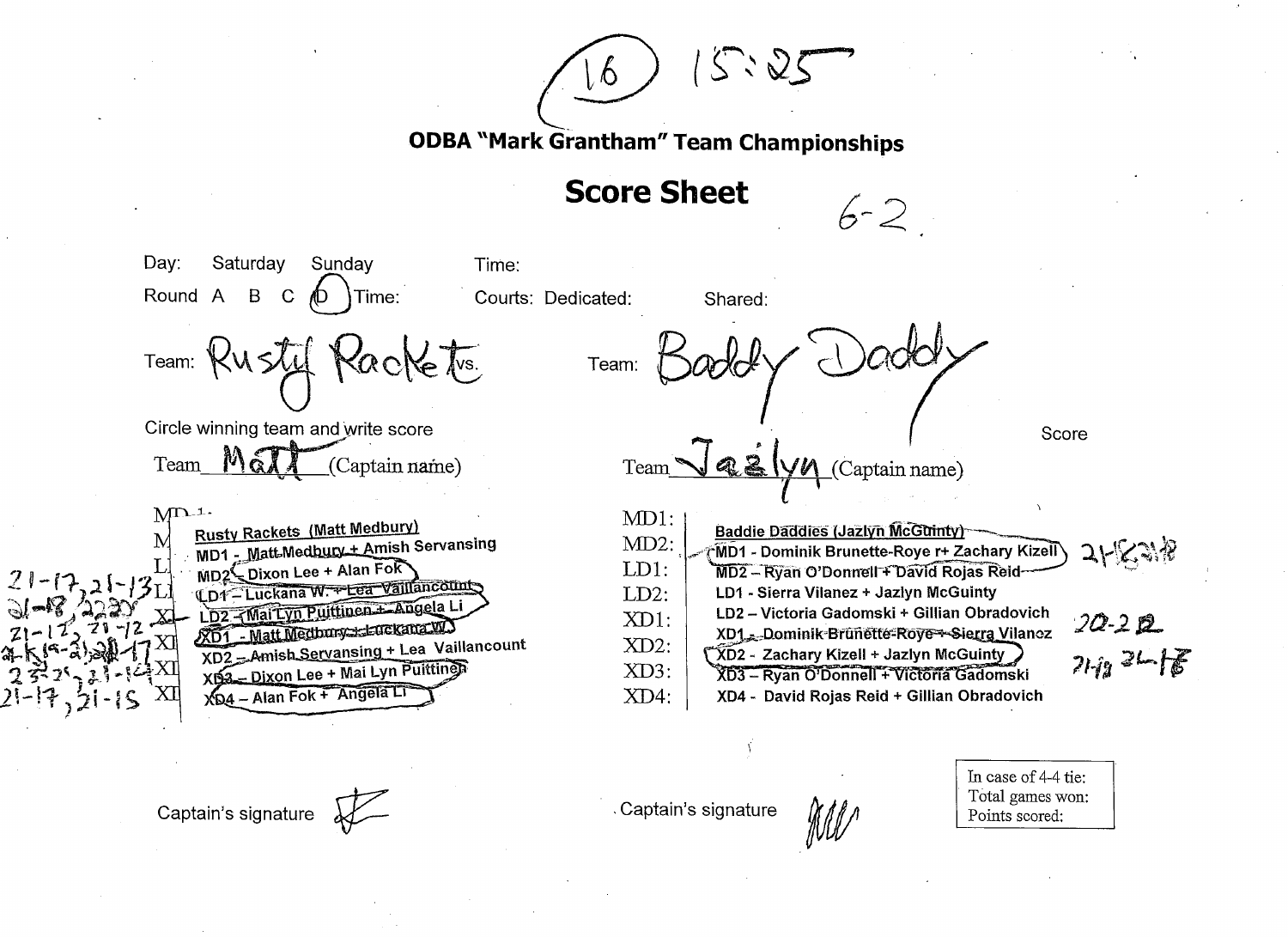

# **Score Sheet**

 $4:40 - 4:50$  -  $(8:10)$ Day: Saturday Sunday Time:  $\sqrt{D}$  Time: Round A B C Courts: Dedicated: Shared: Whacky<br>Team: Westboro Team: Baddie Daddies VS. Circle winning team and write score Score Team Linda Team  $\overline{\text{J}a}$   $\overline{\text{J}a}$  (Captain name)  $\circ$  -  $\circ$ (Captain name)  $MD-1$ :  $MD1:$ **Whacky Westboro (Linda Mills)**  $\underbrace{\text{MD 1 - Albert Wong + Prabhdeep Singh}}_{\text{ADA}}$   $\left(\frac{1}{2} \lambda\right)$ ,  $\left(\frac{1}{2} - \lambda\right)$  $MD2$ : **Baddie Daddies (Jazlyn McGuinty)** MD1 - Dominik Brunette-Roye r+ Zachary Kizell -\$521, 21-19, 15-21<br>- \$522, 13-21<br>- Q-21, 21-19, 9 - 21  $LD1:$ MD 2 - Simon Baribeau + Denis Lu MD2 - Ryan O'Donnell + David Rojas Reid  $LD2:$ LD 1 - Le Hoa Tan + Linda Mills LD1 - Sierra Vilanez + Jazlyn McGuinty  $XD1$ : LD 2 - Anita Cole + Jessica Gee LD2 - Victoria Gadomski + Gillian Obradovich  $-18 - 12 = 11$ XD 1 - Albert Wong + Le Hoa Tany XD1 - Dominik Brunette-Roye + Sierra Vilanoz  $XD2$ : - 1421, 13 ~21  $(xD<sub>2</sub>)$  Prabhdeep Singh + Linda Mills -XD2 - Zachary Kizell + Jazlyn McGuinty XD3: XD 3) Simon Baribeau + Anita Cole  $-15 - 21 - 14 - 21$ XD3 - Ryan O'Donnell + Victoria Gadomski XD4: XD4 - Denis Lu + Jessica Gee)  $16 - 21 - 19 - 21$ XD4 - David Rojas Reid + Gillian Obradovich Captain's signature Labre Vallonce

Captain's signature

 $\zeta$ M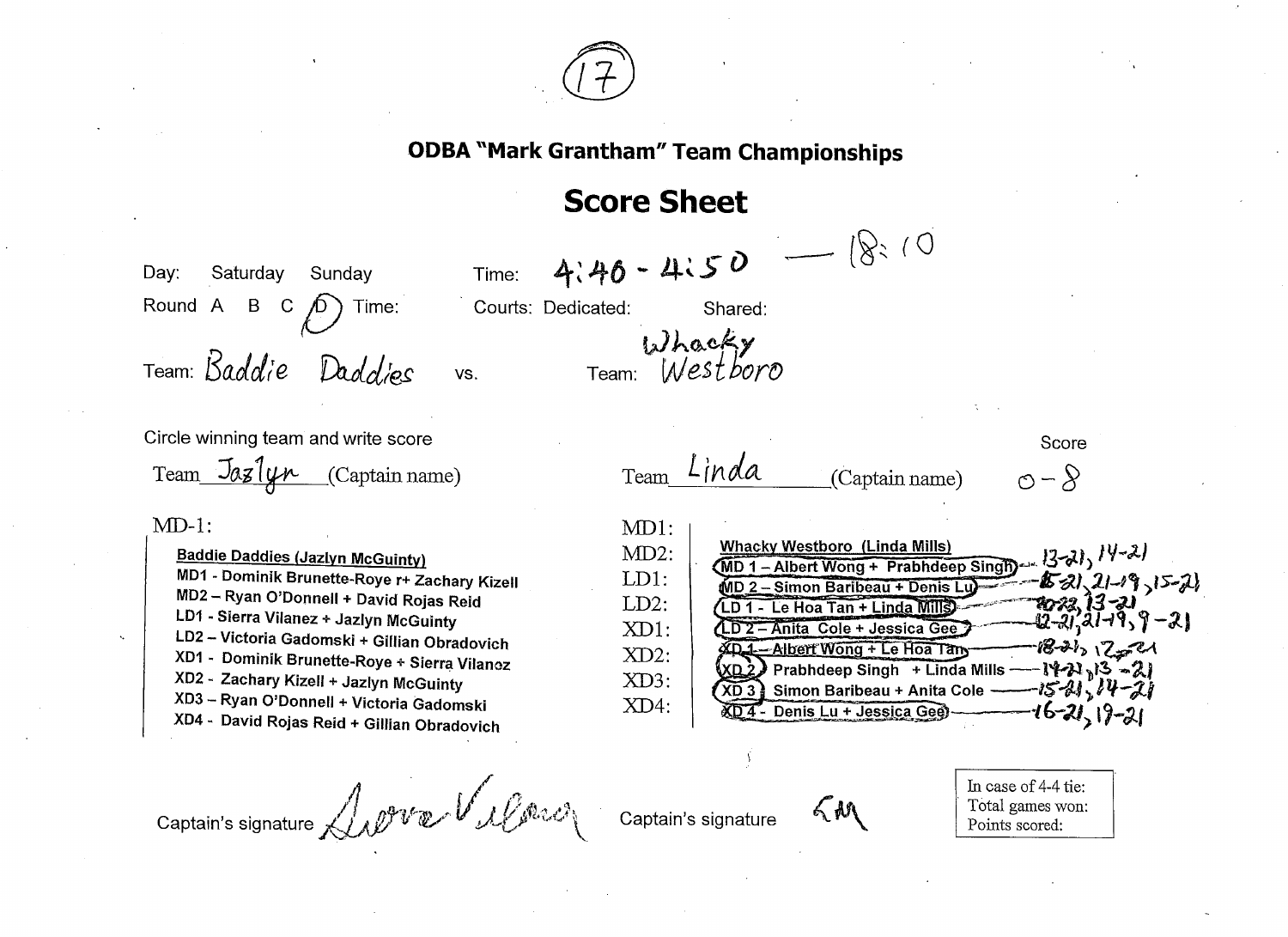

 $D$  - Final

Day: Saturday Sunday Time: Round A B C Time: Courts: Dedicated:  $'D$  . Shared: Whacky<br>Team: Westboro Team: Rusty Racket Circle winning-team and write score Score Team Linda Matt Team (Captain name) (Captain name)  $MD-11$  $MD1:$ **Rusty Rackets (Matt Medbury) Whacky Westboro (Linda Mills)** MD1 - Matt Medbury + Amish Servansing  $MD-2$  $MD2: +15$  $\underbrace{\text{MD 1 - Albert Wong + Prabhdeep Singh}}_{\text{11}}$  (0-2/<sub>2</sub> 17-2)  $21-12, 21-12$ MD 2 - Simon Baribeau + Denis Lu<br>
LD 1 - Le Hoa Tan + Linda Mills<br>
LD 2 - Anita Cole + Jessica Gee<br>
23-21, 21-12<br>
XD 1 - Albert Wong + Le Hoa Tan<br>
XD 2 - Prabhdeep Singh + Linda Mills<br>
XD 2 - Prabhdeep Singh + Linda Mills  $MD2 - Dixon Lee + Alan Fok$  $LD1 - 12$  $LD-1$ : LD1 - Luckana W. + Lea Vaillancount  $LD-2$ : LD2: $+$ !! **CD2-Martyn Puittinen + Angela LD**  $\frac{252.7}{2} + 14$ <br> $\frac{11}{14}$  $XD-1$ : XD1 - Matt Medbury + Luckana W. XD2 - Amish Servansing + Lea Vaillancount  $XD-2$ **KD3** - Dixon Lee + Mai Lyn Puittinen  $XD-3$  $XD3:$ **KD4 - Alan Fok + Angela Li** XD 4 - Denis Lu + Jessica Gee - $XD-4$  $XD4: -28$  $-21-8,21-6$ Work by Sets In case of 4-4 tie: Total games won: Captain's signature Captain's signature Points scored: